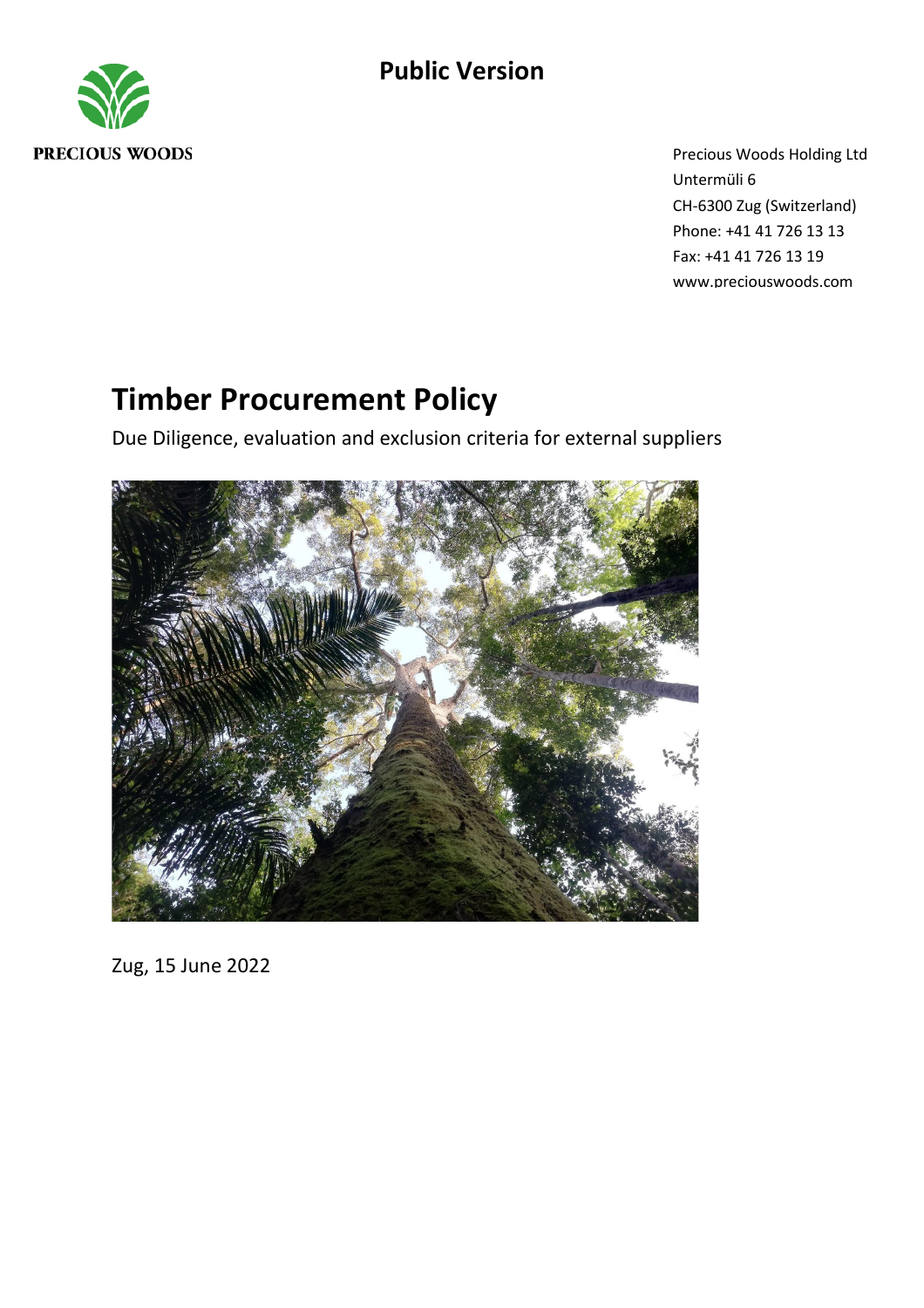# <span id="page-1-0"></span>Content

| 1.   |  |
|------|--|
| 1.1. |  |
| 1.2. |  |
| 1.3. |  |
| 1.4. |  |
| 1.5. |  |
| 2.   |  |
| 2.1. |  |
| 3.   |  |
| 3.1. |  |
| 3.2. |  |
| 3.3. |  |
| 4.   |  |
| 4.1. |  |
| 5.   |  |
| 5.1. |  |

# <span id="page-1-1"></span>**Tables**

|--|

Cover page: Tree in Precious Woods Amazonian forests, Brazil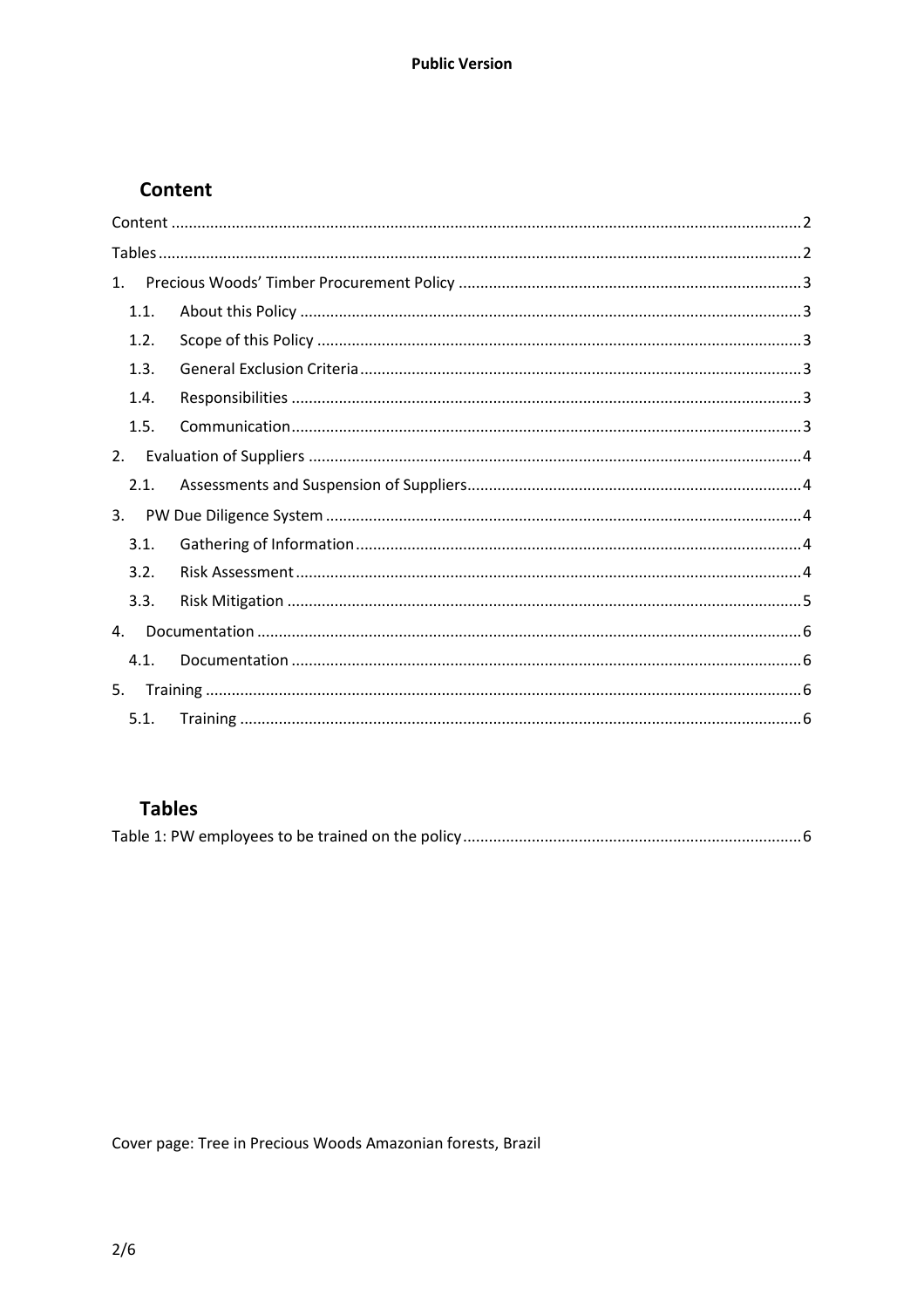# <span id="page-2-0"></span>**1. Precious Woods' Timber Procurement Policy**

#### <span id="page-2-1"></span>**1.1. About this Policy**

All Precious Woods' (PW) operations are entirely FSC and PEFC FM and CoC certified. As part of our trading activities we might trade wood from third parties, and we must ensure that this supply does respect certain requirements and does not violate any applicable legislation. This Timber Procurement Policy does lay out the basic requirement that all timber from third parties processed or traded by PW must comply with.

As we are PEFC and FSC FM and CoC certified, we do base this policy on the PEFC Due Diligence requirements<sup>1</sup> and the requirement of the FSC Controlled Woods standard<sup>2</sup>.

## <span id="page-2-2"></span>**1.2. Scope of this Policy**

This policy does only cover timber and wood products that are purchased from third parties for trading or processing. No other products are covered.

#### <span id="page-2-3"></span>**1.3. General Exclusion Criteria**

We do not accept any wood or timber supply to our processing or trading activities that is:

- violating international, European or national legislation relating to CITES if the products is covered by CITES Appendix I, II or III.
- violating UN, EU or national government sanctions restricting the export or import of the product.
- originating from potentially illegal or controversial sources as defined by PEFC ST 2002:2013 § 3.9 a), b) and d),
- harvested in violation of traditional and human rights<sup>3</sup>
- harvested in forests in which High Conservation Values (HCV) are threatened by management activities
- harvested in forests being converted to plantations or non-forest use
- originating from forests in which genetically modified trees are planted
- originating from war zones or conflict areas

#### <span id="page-2-4"></span>**1.4. Responsibilities**

This Policy has been approved by the Chef Executive Officer who is overseeing the application of this policy by all PW employees.

All PW employees that are purchasing or trading timber from third parties must apply this policy.

#### <span id="page-2-5"></span>**1.5. Communication**

Some parts of the Annexes containing the documentations and checklists for supplier assessments are not shown in the publicly available version of this policy, they are only part of the full version and for internal use only.

<sup>1</sup> PEFC ST 2002:2013

<sup>2</sup> FSC-STD-40-005 V3-1

<sup>&</sup>lt;sup>3</sup> According to the UN Declaration on Human Rights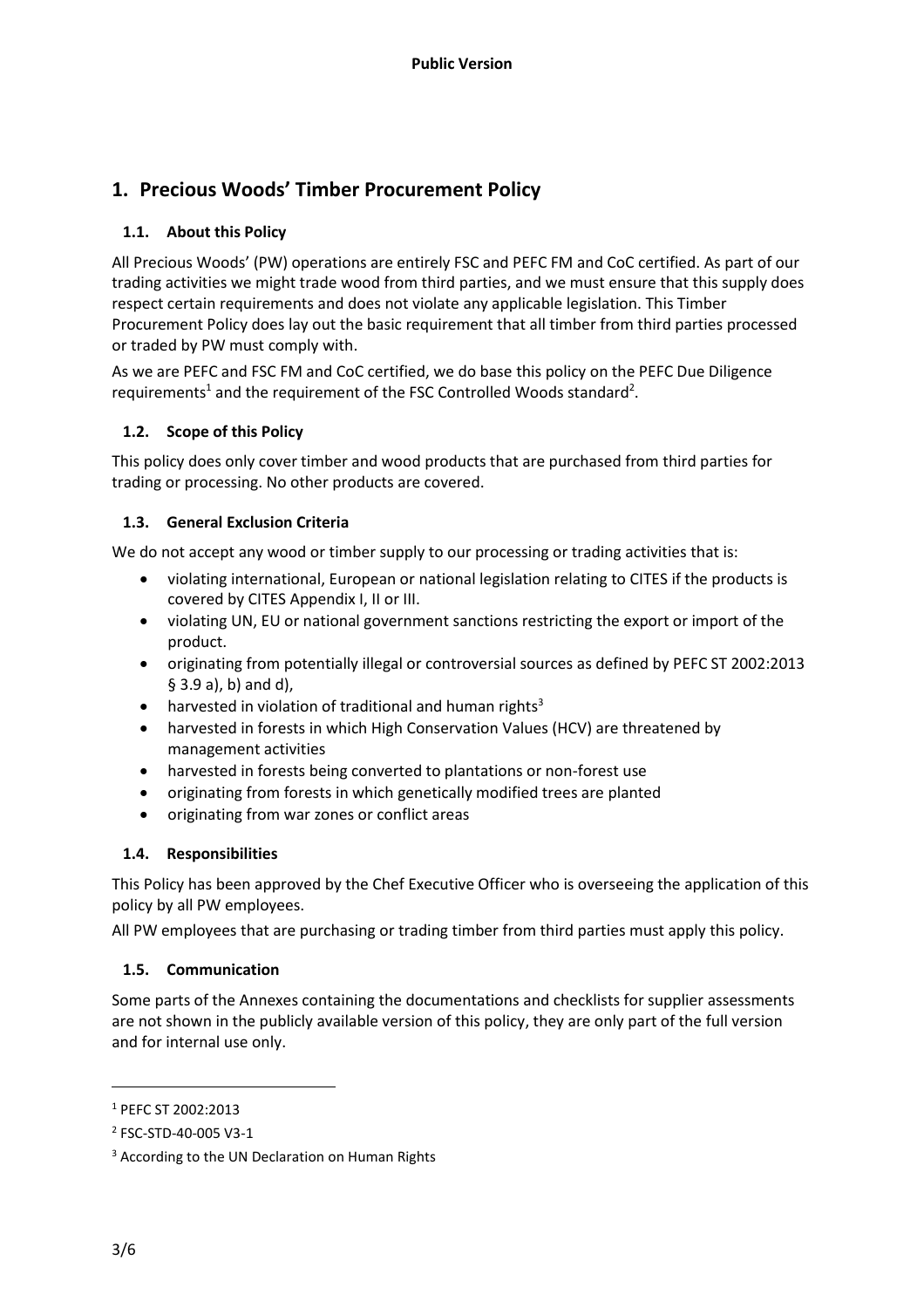# <span id="page-3-0"></span>**2. Evaluation of Suppliers**

#### <span id="page-3-1"></span>**2.1. Assessments and Suspension of Suppliers**

- Every supplier must be assessed before products are purchased or traded for the first time.
- Every supplier must be assessed annually. Country or product category specific procedures can require more frequent assessments.
- Re-assessments can be performed as often as necessary for current suppliers, new suppliers and suspended suppliers.
- New Suppliers failing to pass the assessment are not accepted. Transition periods are not accepted.
- Current suppliers that fail to pass the annual assessment are immediately discarded. Transition periods are not accepted.

## <span id="page-3-2"></span>**3. PW Due Diligence System**

The PW Due Diligence System described in this chapter must be applied on all PW suppliers and consists of the three main steps gathering of information, risk assessment and risk mitigation. The aim of this due diligence is to assure that a product has a negligible risk for illegal activities throughout the supply chain.

#### <span id="page-3-3"></span>**3.1. Gathering of Information**

The following information must be gathered in a first step:

- 1. Identification of the product including its tradename and type
- 2. Identification of the tree species included in the product (common name and scientific name)
- 3. Country of harvest, depending on the country in-depth information on sub-region or concession of harvest

If this information cannot be obtained, the assessment cannot be continued, and the supply cannot be accepted at that stage.

#### <span id="page-3-4"></span>**3.2. Risk Assessment**

If all necessary information has been gathered successfully, the country and product specific risks must be assessed. The assessment aims to identify if the risk for illegal activities throughout the whole supply chain is negligible. Therefore, the following aspects are assessed.

- 1. Corruption and transparency in the country of origin
- 2. Occurrence or risk of armed conflict
- 3. Forest governance and law enforcement
- 4. Risk of illegal activities
- 5. Supply chain
- 6. International sanctions and legislation
- 7. CITES compliance

If the assessment reveals that only one aspect does not present a negligible but considerable risk the supply cannot be accepted at that stage. An in-depth risk mitigation must take place.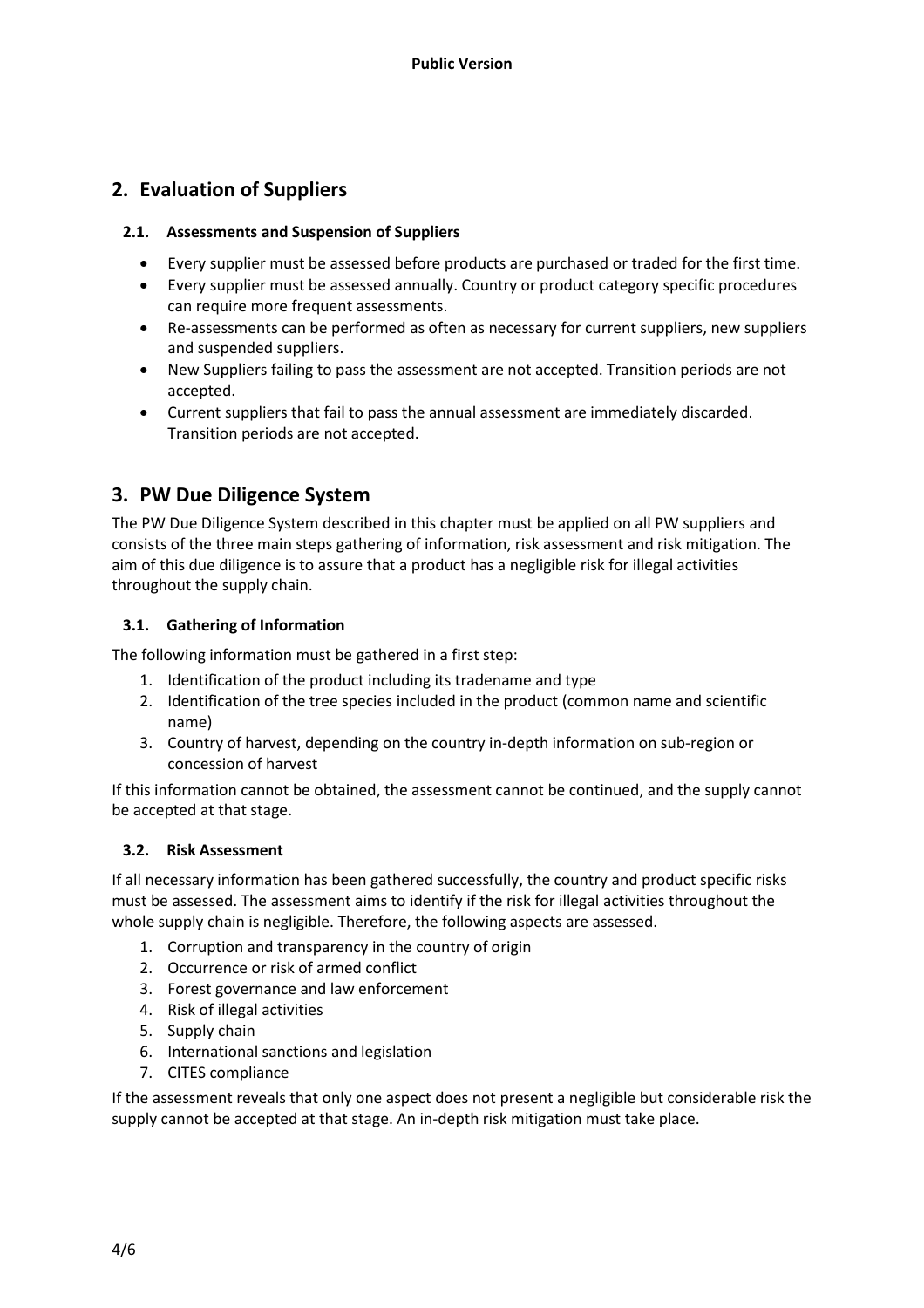## 3.2.1. Shortcut FSC and PEFC FM and CoC certification

Forest Management (FM) and Chain of Custody (CoC) certifications of the Forest Stewardship Council (FSC) and the Project for the Endorsement of Forest Certification (PEFC) are the strictest forest certifications schemes worldwide. If a company is certified against one of these standards, their wood does fulfil all legal requirements and much beyond. Thus, if a company has their products 100% FSC or PEFC FM or CoC certified, they automatically fulfil our DDS requirements. Products with a PEFC Controlled Source, FSC Mix or FSC Controlled Wood claim are not accepted for this shortcut.

#### 3.2.2. Shortcut FLEGT-Licence

If the product is sold under a FLEGT licence issued by a country that has a fully operational EU-VPA, this product does automatically fulfil PW DDS requirements.

## <span id="page-4-0"></span>**3.3. Risk Mitigation**

## 3.3.1. General Requirements

If the risk has not been rated as negligible, a risk mitigation process must be started consisting of two main activities.

- 1. The supplier must provide all necessary information to identify the forest management unit and the entire supply chain (until the step in the chain where the risk can be assessed as negligible).
- 2. Verification of these information and associated risks by PW staff or PW consultants including:
	- a. Identification and verification of the forest management unit and the supply chain
	- b. One-site verification if needed
	- c. Risk mitigation, preventive measures and corrective actions.

If during this mitigation process a non-compliance with PW standards cannot be excepted the supplier cannot be accepted. If suppliers carry out corrective actions suggested by PW, the supply cannot be accepted before the corrective action has been implemented and verified.

#### 3.3.2. Country or Product Specific Requirements

This policy does cover general aspects that must be applied universally. Depending on country, region or product category specific requirements must be applied to run the risk mitigation process. For risk mitigation it is thus necessary to elaborate a specific requirement catalogue adapted to the specific country, region or product category in order to fulfil the PW procurement policy. Currently the following specific internal risk mitigation procedures and checklists do exist:

- PEFC CoC Manual of the Precious Woods Holding Ltd. incl. assessment check lists (**Error! R eference source not found.**)
- Risk mitigation check list for Brazil (**Error! Reference source not found.**)
- Risk mitigation check-list Nicaragua (**Error! Reference source not found.**)